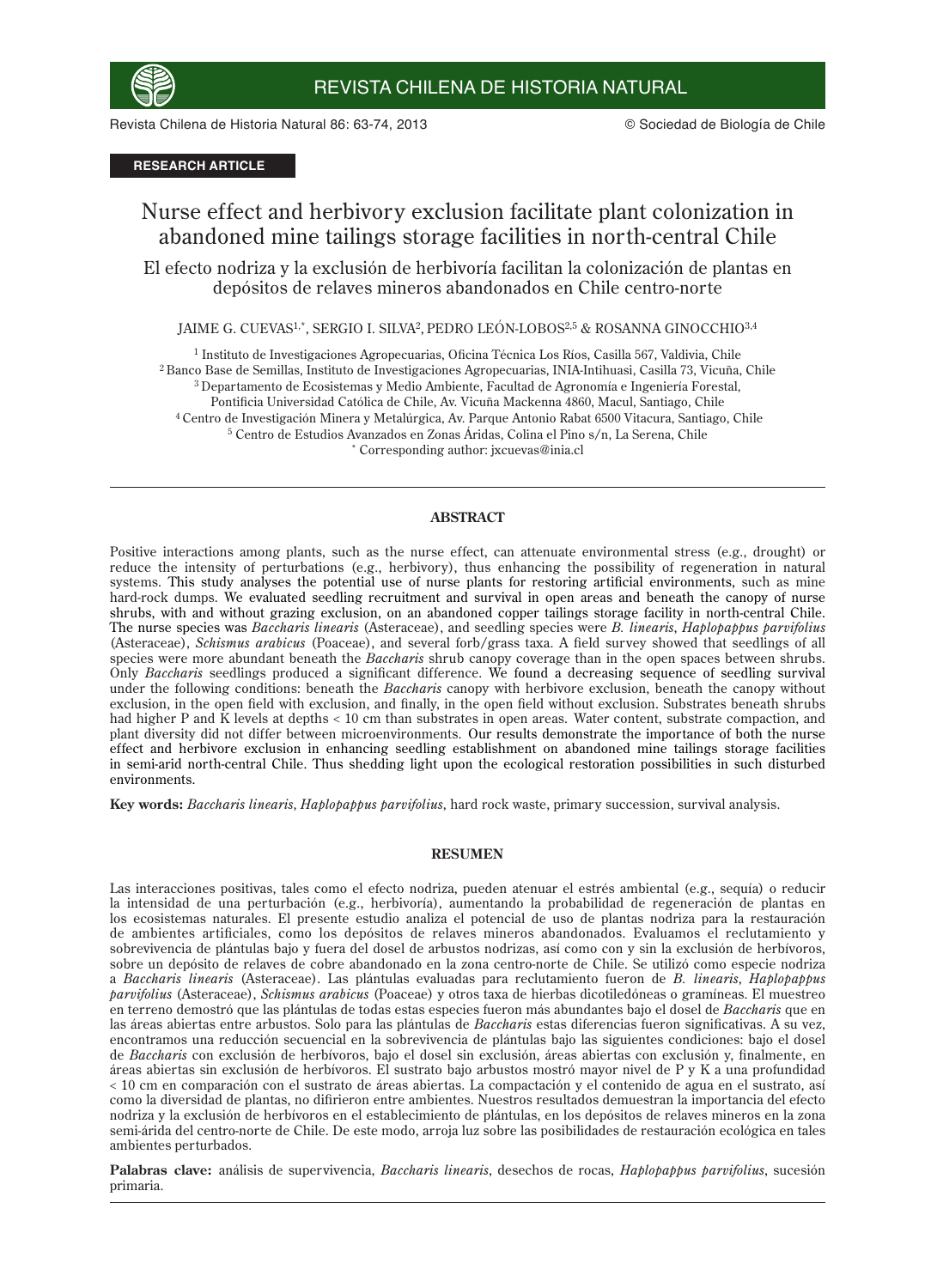# INTRODUCTION

The metal mining industry has developed along with humankind for thousands of years (Jenkins 2004). In addition to the human wealth and welfare associated with this activity, it has generated intense environmental degradation through the production of a broad range of hard-rock residues, such as tailing storage facilities, heap leach piles, and smelter dust and slags (Asami 1988, Dudka & Adriano 1997). Abandoned tailing storage facilities (TSFs), for instance, are a potential source of pollution given their high metal concentrations (Badilla-Ohlbaum et al. 2001, Frérot et al. 2006, Ginocchio et al. 2006). Loose tailings particulate matter is easily mobilized by wind, rain, and landslides, altering stream and soil quality, thus posing risks for crops, animal husbandry, wildlife, and human health (Petrisor et al. 2004, Mendez & Maier 2008).

Once TSFs are abandoned, they dry out, particularly in arid and semiarid conditions. Even though they are extremely degraded, human-created environments, they represent new potential spaces for organisms that live in the surrounding areas to colonize. In fact, wild flora can very slowly establish itself in these degraded environments with no human assistance (Ginocchio et al. 2004, Frérot et al. 2006). In order for plants to colonize tailings they must overcome a diversity of abiotic challenges given the substrate's composition, such as poor macronutrient levels, lack of organic matter and structure, compaction, bad drainage, high temperatures, water stress, and the presence of toxic or highly acidic substances derived from mining activities (Choi & Wali 1995). Furthermore, biotic factors also restrict the initial colonization, such as a sparse or absent vegetation coverage with scarce shade and wind-breaks (Ginocchio et al. 2004, Mendez & Maier 2008). Positive interactions among plants, which facilitate species regeneration, have been described in natural environments (Callaway 1995, Bruno et al. 2003) and may help plants to colonize disturbed areas. One of the most documented examples of this facilitation is the nurse effect (Flores & Jurado 2003, Padilla & Pugnaire 2006), where a nurse species can benefit the germination, establishment and the overall performance of beneficiary plants found beneath its canopy. Nurse species can increase the soil's moisture, provide seedlings with protection against excessive sunlight, buffer extreme fluctuations in air and soil temperatures, and supply a higher amount of organic matter and macronutrients (Gutiérrez et al. 1993, Ginocchio et al. 2004). Moreover, a higher concentration of microbiota can aid in the nutrient cycling which occurs beneath these nurse shrubs (Aguilera et al. 1999). All of these variables contribute to successful recruitment at critical life stages in the plant's life cycle, such as the seed and seedling stages.

Herbivory is one of the main negative biotic interactions that can hinder plant regeneration in any kind of environment (Gutiérrez et al. 1997, Padilla & Pugnaire 2006). The effect can be slight, or even beneficial for plants, as occurs in some grazing systems (Hodgson 1990, Briske 1996). On the contrary, when there are more herbivores than the carrying capacity of a particular environment, they can drastically restrict plant regeneration, especially if these animals are exotic to the community (Fuentes et al. 1986, Cuevas & Le Quesne 2006). Nurse shrubs can mitigate this negative interaction. For example, in northcentral Chile goat herbivory is expressed as over-browsing in open sites; however, under the protection of spiny shrubs or cacti, established seedlings tend to be larger and are less attacked by herbivores than those growing outside in the open spaces between shrubs (Gutiérrez & Squeo 2004). In this case, the facilitation operates through the exclusion of herbivores by the architecture of nurse plants. The nurse effect and herbivore pressure, long recognized as important phenomena in natural environments, have more recently been considered essential in degraded land restoration. For example, Castro et al. (2002, 2004) and Badano et al. (2009) showed that tree planting beneath shrubs had higher success rates than planting in open sites. Moreover, the first two studies challenged the prevailing paradigm that extant shrubby vegetation competes with planted trees. Although the herbivory component evaluated by Castro et al. (2004) was not detected as an important factor, herbivory has spatial and temporal variations (Austrheim et al. 2011) that must be addressed in any restoration project.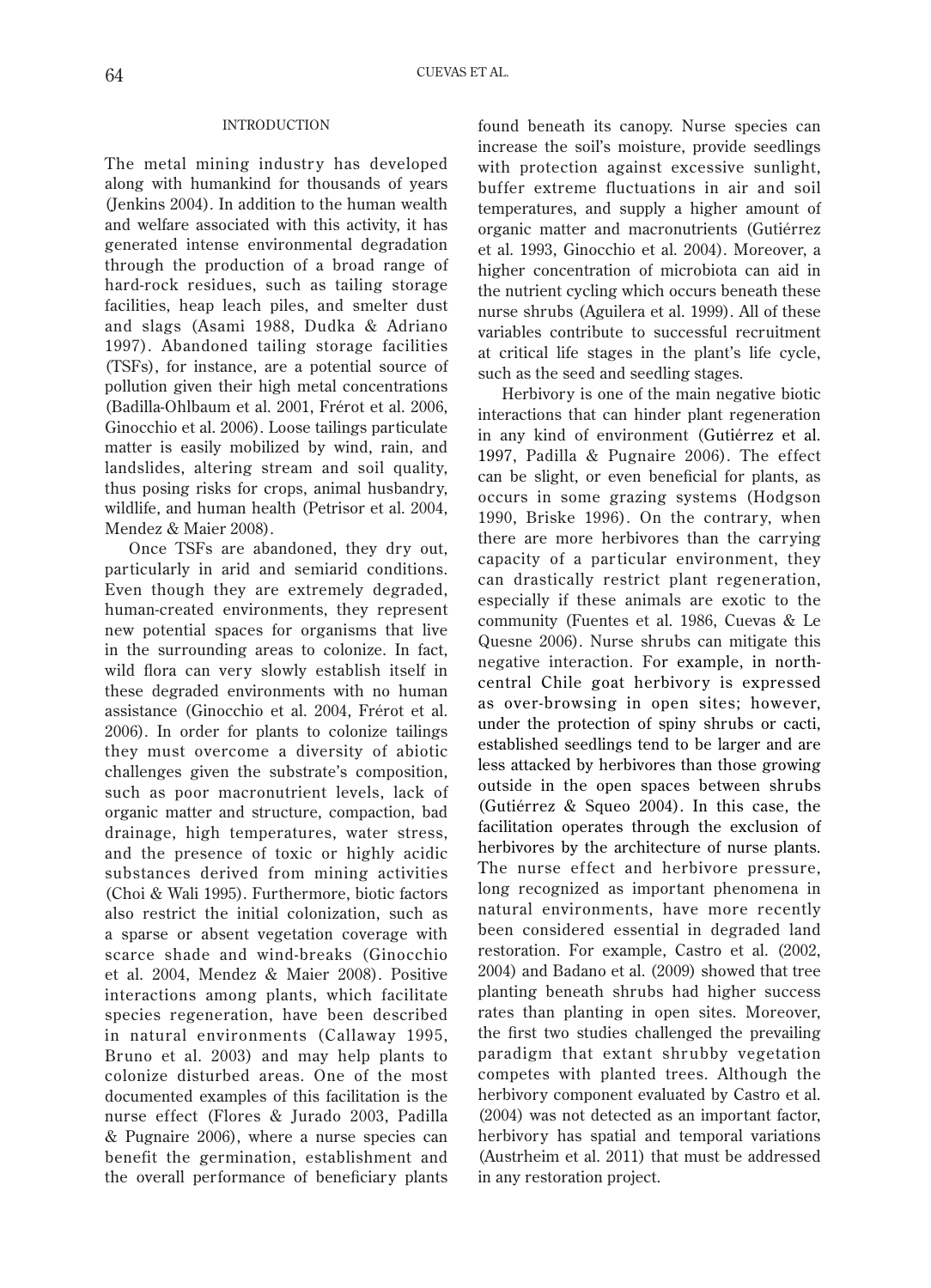In the case of abandoned mine sites, several studies have suggested that facilitation could be important for plant colonization (Choi & Wali 1995, Cooke & Johnson 2002, Ginocchio et al. 2004, Frérot et al. 2006). Therefore, the original contribution of this paper is specifically to test the key hypothesis that seedling survival and establishment in TSFs is higher beneath a shrub canopy protected from herbivory than in open sites with intense herbivore pressure. Validating this hypothesis will have the practical implication that nurse plants and their associated microenvironment should be employed in the design of better ecological restoration plans for these systems. Our objectives were to quantify patterns of natural plant recruitment in an abandoned TSF in the Chilean semi-arid zone, to determine how the nurse effect and herbivory influence seedling survival and establishment, and to characterize the substrate abiotic conditions as probable determinants of the observed patterns.

#### **METHODS**

### *Study site and species*

The site selected for this study, Tambillos abandoned TSF (30°11'56"S; 71°14'40"W), is one of several TSFs of the Sociedad Contractual Minera Lolol located 30 km south of La Serena, Coquimbo Region, Chile. Tambillos is located in an area with a semi-arid Mediterranean climate with mean maximum temperatures > 30 °C in January and mean minimum temperatures of 3-4 °C in July (Vita et al. 1995). Rainfall is concentrated in the winter months, with an annual mean precipitation of 125 mm, although this varies greatly year to year. The dry period has low relative air humidity and lasts 8 to 10 months (Vita et al. 1995). Tambillos TSF's total surface area is 3.6 ha and is the result of a typical alkaline flotation circuit of copper sulfide ores. Its metal content (in g kg-1) is: Cu 1.35, Zn 0.37, Fe 76.72, and Ca 34.55. It was operated until 1986, after which it received no further treatment and was left as a completely exposed substrate.

The dominant vegetation type across the study area is inland steppe shrubland (Luebert & Pliscoff 2006). Common species are the shrubs *Baccharis linearis* (R. et P.) Pers., *B. marginalis* DC., *Pleocarphus revolutus* D. Don, the suffrutescent (subshrub) *Haplopappus parvifolius* (DC.) A. Gray, and the tree *Schinus molle* L. Both *P. revolutus* and *H. parvifolius* are some of the species which define this vegetation type. The shrublands surrounding the TSF are strongly affected by intense animal browsing and harvesting by humans, which have led to a landscape of scattered, short shrub communities with a dense stratum of annual forbs and grasses (coverage  $> 60$  %), due to seasonal rainfall (Squeo et al. 2001). On the contrary, in the TSF itself, the vegetation structure has been recovering well with no assistance since 1986, with shrubs up to 2 m high, but with very scant forb/grass coverage.

We studied two of the most abundant species spreading within the TSF, *Baccharis linearis* (romerillo, 19 % cover) and *Haplopappus parvifolius* (bailahuén, 1 % cover). Both species belong to the Asteraceae family. *Baccharis linearis* is a densely ramified Chilean native shrub 0.5-3.0 m tall. *Haplopappus parvifolius* is a Chilean endemic suffrutescent (subshrub) < 1 m in height. The longitudinal distribution of both species extends from the Coastal to the Andean Ranges while the latitudinal range of *B. linearis* stretches from the Atacama (26°41'S) to the Los Ríos Regions (39°52'S). *Haplopappus parvifolius* has a narrower distribution, only being found within the Atacama (28°34'S) and Coquimbo Regions (31°19'S) (Squeo et al. 2001). A clumped distribution pattern was found for *B. linearis* in the studied TSF, with 1320 individuals ha<sup>-1</sup> ( $>$  40 cm height).

### *Natural recruitment*

In August, 2005 (winter), we evaluated the natural recruitment of all of the species found in the TSF in order to determine the distance from adult shrubs at which plant seedlings grew most abundantly. This month was chosen because it marked the end of this region's rainy season, and most species germinate in this period. We chose *B. linearis* as the putative nurse species because previous studies have documented its role as a pioneer species that serves as a recruitment foci for birddisseminated seeds and seedlings beneath the canopy of adults (Armesto & Pickett 1985, Fuentes et al. 1986, Bustamante 1991).

We randomly selected 19 adult individuals of *Baccharis* (1.5-2 m tall; 0.9-4.4 m in diameter). This sample size was chosen as adequate, because a numerical simulation showed that the coefficient of determination and the associated probability for an exponential model of seedling distribution (see below) either stabilizes from n = 10 shrubs on (*B. linearis* seedlings) or is maximal for  $n = 1$  to 4 (the other species) (data not shown).

From the centre of the shrub, we laid out a transect in the direction which allowed for a maximum length of 9 m and a width of 1 m (n = 19). We counted and identified all seedlings with a height  $< 5$  cm in the area within the transect. We also measured the distance between seedlings and the edge of the canopy for those established outside the canopy's shade. Due to variations in canopy diameter, areas sampled beneath the canopy were not exactly equivalent to  $1 \text{ m}^2$ . To allow for comparisons with the outside plots, we expressed all densities as individual m-2.

#### *Nurse effect and herbivory*

There are several plant processes which nurse shrubs can affect, one of the main possibilities is their affecting seedling survival. Thus, we determined the seedling survival probability in each of the defined microenvironments, beneath/outside the canopy, and with/without herbivory. Galvanized mesh (openings 25 x 20 mm) was used as herbivory protection because the *Baccharis* canopy is unlikely to act as an herbivore exclusion given its architecture, which does not prevent animals from entering into its foliage. All sides of the experimental plots, including the top, were covered with the mesh (110 cm height) and it was buried 50 cm into the ground to exclude burrowing herbivores.

Seedlings were planted in 50 x 50 cm plots, and plots were randomly distributed in the TSF beneath the *Baccharis* canopy and in the open field about 4 m from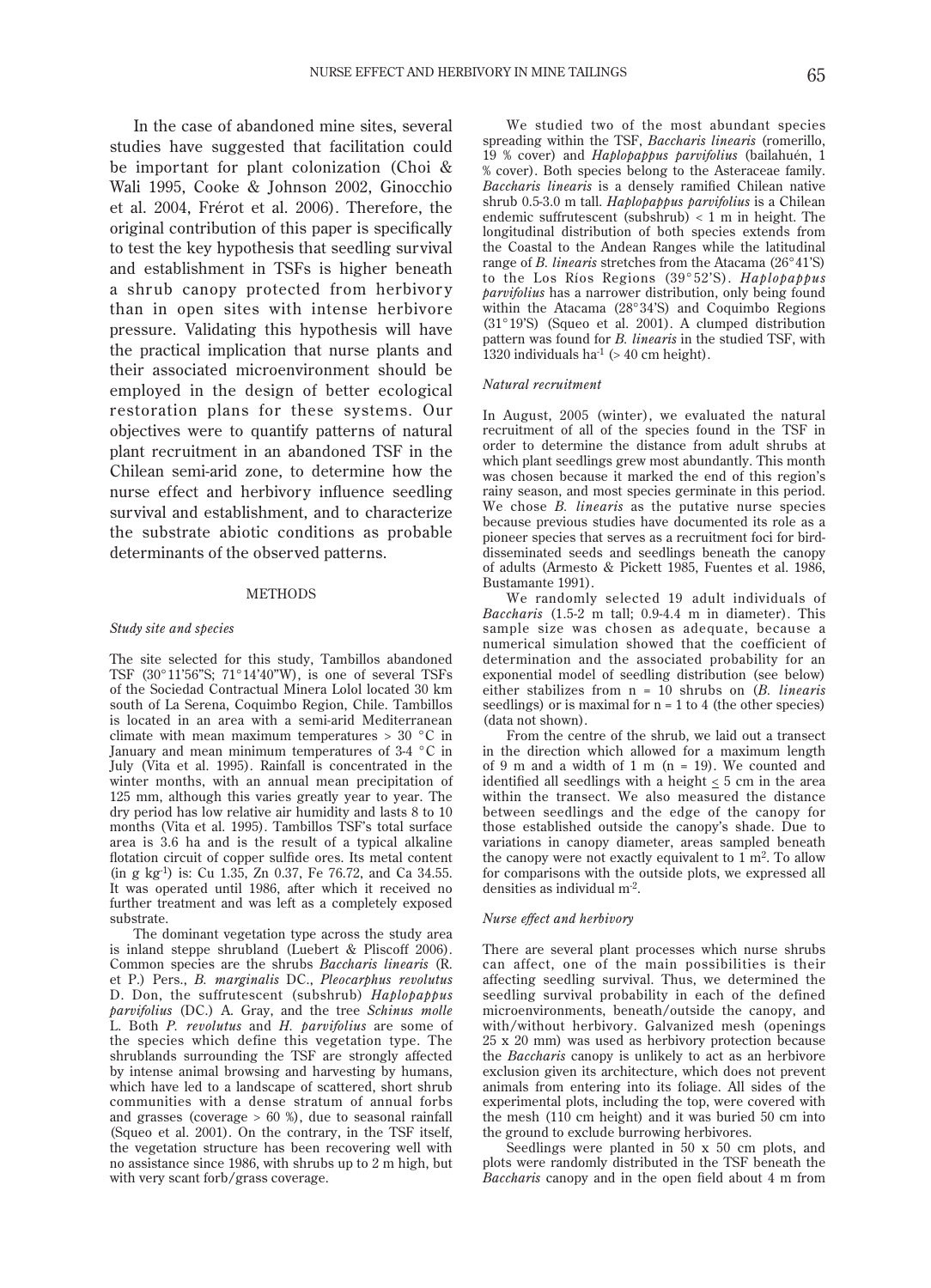the canopy. The experiments were performed following a factorial arrangement; the combination of factors' levels resulted in four treatments: (i) seedlings beneath the *Baccharis* canopy with protection against medium and large herbivores (rabbits, hares, asses, goats, degus [a native rodent], and horses) (10 replicates); (ii) seedlings beneath the *Baccharis* canopy without protection against herbivores (10 replicates); (iii) seedlings in the open field with protection against herbivores (10 replicates); and (iv) seedlings in the open field without protection against herbivores (10 replicates).

We used *B. linearis* and *H. parvifolius* seedlings based on results of their natural recruitment, that is, because they produced the clearest decreasing trends in density at increasing distances from the shrub canopy. Seedlings were produced in a greenhouse in May, 2006 (autumn) from seeds collected in the same TSF. The propagation substrate was a mixture of surface tailings from the Tambillos TSF, natural soil, and domestic compost in a 3:2:1 volume ratio. Seedlings were transplanted to the field when they were around 3 months old (August, 9th 2006).

Each plot had 10 or 9 seedlings (*Baccharis* and *Haplopappus*, respectively) replicated by 10, but each species was allocated to different plots. Seedlings were marked in the field with coloured wire to facilitate individual identification. Post-transplant stress was alleviated only once through irrigation with tap water (1 litre per experimental unit = 4 mm of precipitation) immediately after transplanting.

The first monitoring was eight days after transplanting and, after that, every 15-20 days up to 320 days after transplanting (June, 2007). Plant survival was evaluated at each field visit, and live plants were considered as those individuals with at least a portion of green coloration in their aerial organs. Repeated surveys of the same individuals discarded the possibility of misclassifying plants as dead.

#### *Substrate characterization*

We measured the substrate water volumetric content with a Theta probe (Delta-T Devices, United Kingdom), by using the device's "Mineral soil" option. This sensor measures this variable between depths of 0 and 6 cm. We selected 10-20 random points in each microenvironment (beneath *Baccharis* canopy/open sites), in two sampling periods two months apart.

Substrate compaction was measured with a pocket penetrometer, with a sample size of 10 for each microenvironment. Specific sites for both kinds of measurements corresponded to those where experimental plantations were carried out.

In November, 2006 (spring), six random samples of superficial substrate (0-20 cm) were taken from each defined microenvironment (beneath/outside canopy) to analyse the nutrient content and other possible edaphic differences between the microhabitats. Sampling was carried out with a 9.7 cm diameter PVC tube. Samples were extracted every 5 cm (0-5 cm, 5-10 cm, 10-15 cm, and 15-20 cm) because nutrients may be differentially distributed according to depth (Havlin et al. 1999). A composite sample was produced for each depth and environment by mixing material obtained from all replicates and stored in airtight sealed plastic bags. We also collected all the available litter inside the PVC tubes, on the same November date, with the help of a brush. Litter was only found beneath the canopy. Substrate samples were analysed in accordance with the following methods: available N, N-Kjeldahl; P, Olsen; available K, atomic absorption spectrophotometer; electrical conductivity and pH in water solution (1:2.5) following the methods described by Sadzawka et al. (2006); and organic matter through calcination (Sadzawka et al. 2006).

#### *Data analyses*

In order to represent the spatial recruitment pattern of non-planted seedlings, measured as seedling density and diversity as a function of distance to the centre of the nurse shrub, distribution frequency graphs with class intervals of 1 m were used. This square size (1 m2 due to the width of the transect) was appropriate for the scale of seedling distribution and abundance, and transect length. Density trends as a function of distance were adjusted to a negative exponential model given the shapes of the distribution frequencies. Moreover, the exponential curve is a common model for seed dispersal and seedling recruitment that has been used in many studies (e.g., Willson 1993, Bustamante 1995, Cuevas 2000). The regressions were computed through the Levenberg-Marquardt algorithm (Statistica 2.0 software).

Seedling diversity was calculated using the Shannon-Wiener-Weaver index. For open spaces between the shrubs, we separated density data into adjacent 1 m<sup>2</sup> squares from the canopy boundary to the transect end, allowing the index calculation to be a function of distance from the canopy. To compare diversity among microenvironments, since the area sampled beneath the nurse shrubs was much smaller than the area outside the canopy, we randomly selected one 1-m2 sampling square outside the canopy for each one of the 19 nurse shrubs. This allowed us to make Mann-Whitney comparisons of similar areas beneath/outside shrubs, and with the same sample size  $(n = 17)$ .

Survival curves were constructed by pooling survival data from the 10 replicates of each treatment and species and by applying Kaplan-Meier's method (Basu 1984). This procedure estimates the survival function directly from the continuous survival times: first statistical differences among all the curves were calculated with a Chi-square test. Second, if differences were detected, pairs of treatments were compared by the two-sample log-rank test. In order to test the final results without the influence of the survival curve shape a non-parametric three-way ANOVA was performed using the final survival data: the Scheirer-Ray-Hare extension of the Kruskal-Wallis test (Sokal & Rohlf 1995, p. 446) because data could not be normalized to satisfy ANOVA assumptions. Factors considered were species, microenvironment, herbivory, and their interaction.

The remaining variables were compared between microenvironments (beneath the canopy and outside the canopy) by means of two tailed t-tests. We used the arcsine or log transformation when needed to satisfy parametric assumptions. When assumptions were not met, Kruskal-Wallis or Mann-Whitney tests were used. A posteriori comparisons were carried out through the nonparametric Fisher's Least Significant Difference test (LSD, Conover 1980). For each of the 19 *Baccharis* shrubs, we pooled the seedlings found outside the canopy, allowing us to calculate a single density for every transect, which was compared with the respective densities beneath the shrubs. All analyses were carried out with Statistica 6.0 software, StatSoft Inc., Oklahoma, USA.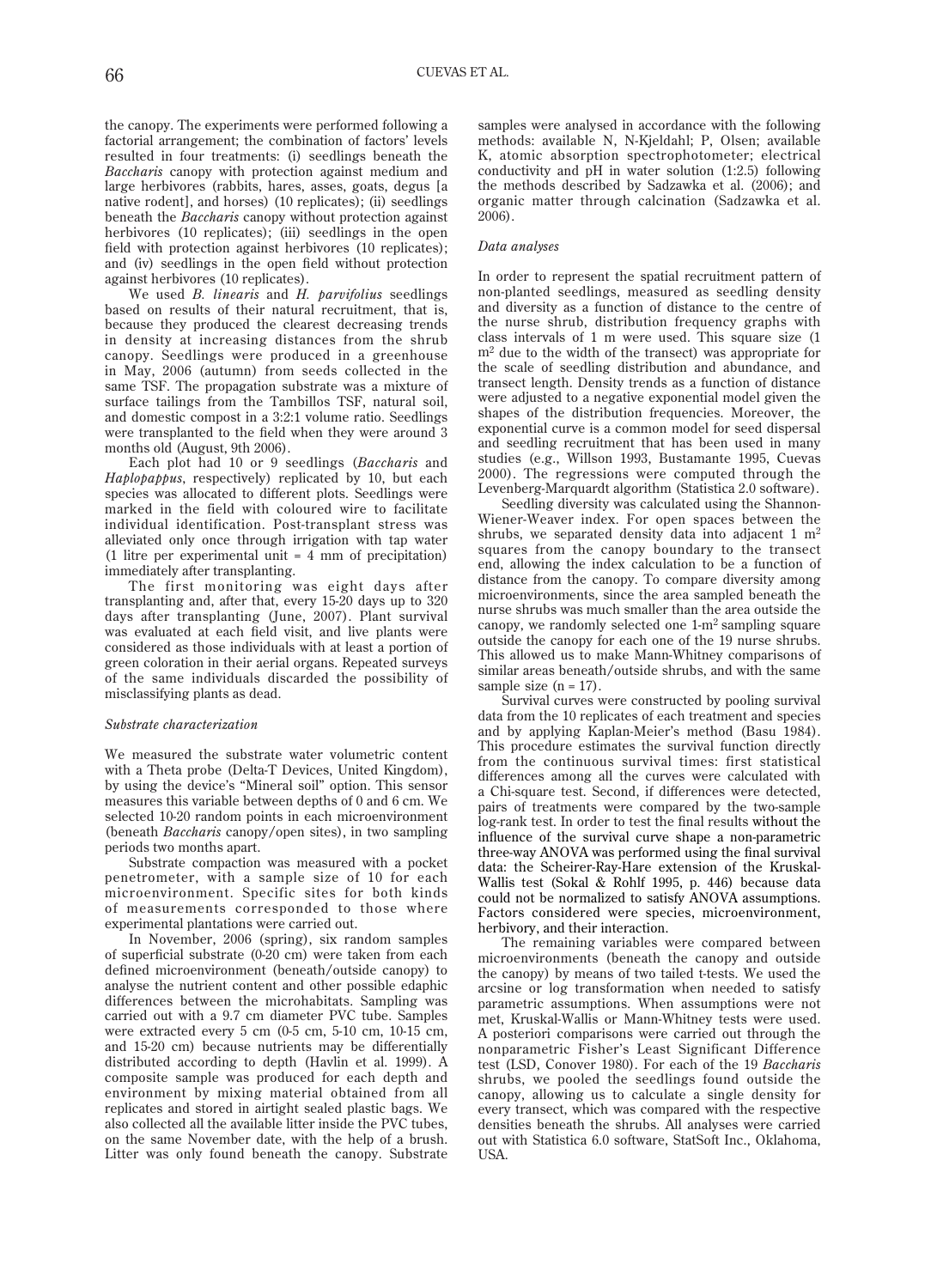### **RESULTS**

### *Natural recruitment*

We identified 13 plant species recruited within the Tambillos TSF. Two of these species were non-herbaceous (*B. linearis* and *H. parvifolius*) while the other eleven were forbs and grasses (*Erodium cicutarium* (L.) L'Hérit. ex Aiton, *Pectocarya linearis* (R. et P.) DC., *Pennisetum clandestinum* Hochst. ex Chiov, *Plantago hispidula* R. et P., *Schismus arabicus* Nees, *Sonchus tenerrimus* L.); there were also five unidentified species due to negligible development. Seedling density outside the shade of the canopy (summed for all species and all distances from the nurse shrub) was very low, with a mean density  $(\pm$  standard error) of  $10.7 \pm 4.1$  small plants m<sup>-2</sup> (n =19), meaning the soil between adult shrubs was almost bare. On the contrary, seedling density beneath the canopy reached a mean (± standard error) of  $41.7 \pm 13.9$  plants m<sup>-2</sup> (n = 19) (t-test for log-transformed data;  $t_{36} = -2.523$ ,  $P = 0.016$ .

All species detected as seedlings decreased in density as the distance from the shrub canopy increased (Fig. 1). However, the pattern was stronger for *Baccharis* (negative exponential model;  $r^2 = 0.983$ ,  $P < 0.0001$ , Fig. 1A). The *Haplopappus* density pattern was similar to that of *Baccharis,* but the mean density of this species varied between 0 and 4.3 individuals m<sup>-2</sup> ( $r^2$  = 0.797, P = 0.001, Fig. 1B).

*Schismus arabicus* was found to be the most abundant herb species in the tailing dump (Kruskal-Wallis test;  $H_{10} = 91.2$ ,  $P < 0.001$  for all possible comparisons between forbs and grasses when a posteriori, non-parametric Fisher's LSD test was applied). Although this species did not show as strong a pattern as the two previous species, its density also decreased from the centre of the shrub's canopy out into the open field, from 20 to 0 individuals m-2 (negative exponential model;  $r^2 = 0.677$ ,  $P = 0.002$ , Fig.



*Fig. 1:* Pattern of seedling density (mean ± SE; n = 19 shrubs) at increasing distances from *Baccharis linearis* canopy boundary (point 0 is beneath the canopy) at the Tambillos tailing storage facility in the Coquimbo Region, Chile. The dashed line represents a negative exponential model.

Patrón de densidad de plántulas (promedio ± EE; n = 19 arbustos) a distancias crecientes desde el borde del dosel de *Baccharis linearis* (el punto 0 está debajo del dosel), en el depósito de relaves Tambillos, Región de Coquimbo, Chile. La línea segmentada representa un modelo exponencial negativo.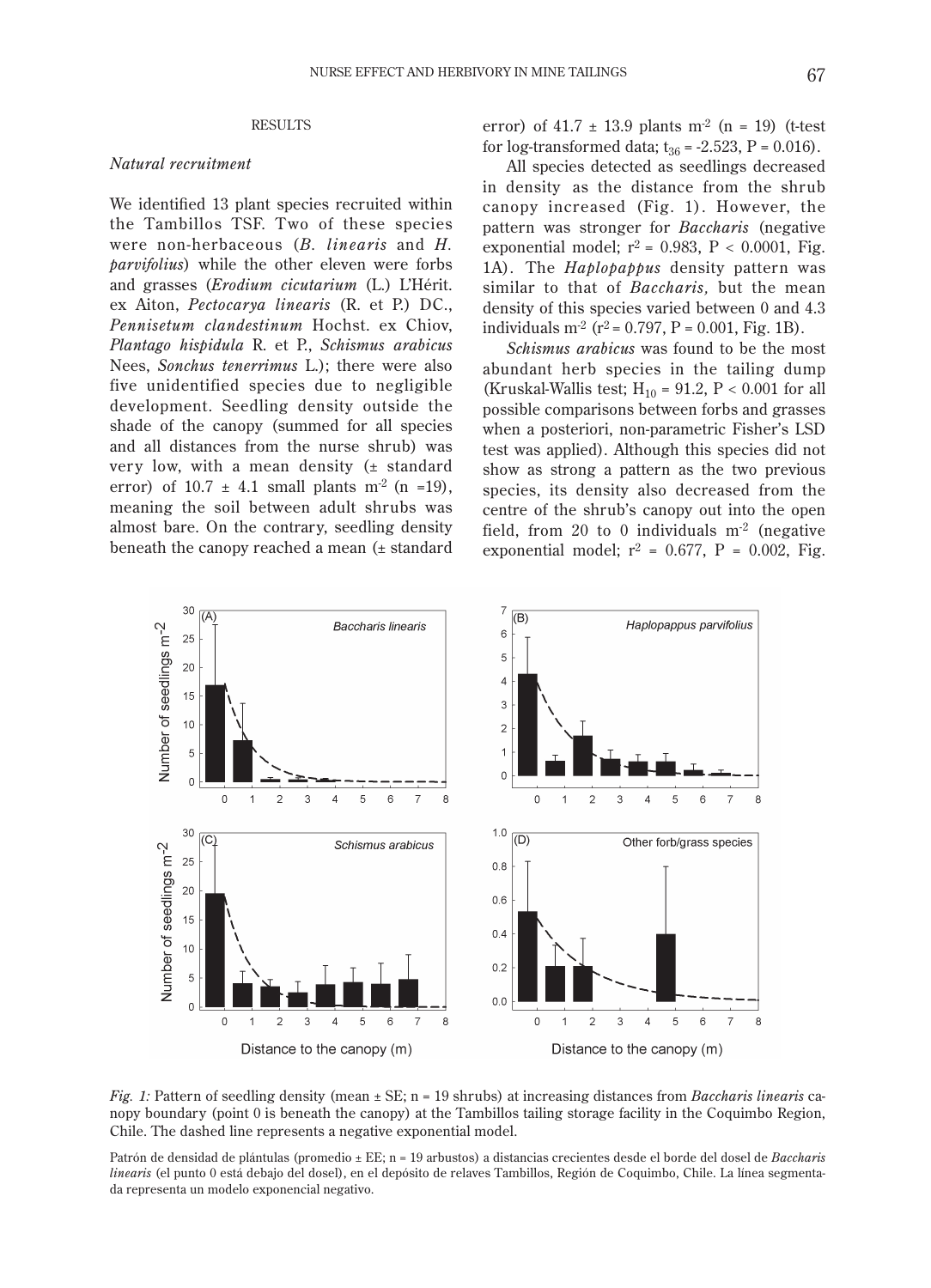1C). No differences were observed 1 to 7 m from the canopy's edge. The remaining grass/ forb species exhibited very low densities, thus all were pooled to establish a density pattern which was noisier than the other species since some frequency bars produced null values (none of the 19 quadrats of the respective distance had a single seedling established) ( $r^2$  =  $0.524$ ,  $P = 0.014$ , Fig. 1D). This makes it difficult to identify a trend in the data.

When comparing seedling density between microenvironments (beneath canopy/outside canopy), the results were the following: *Baccharis* seedling density was significantly higher beneath the canopy than outside in open sites (Mann-Whitney test;  $U = 94.5$ ,  $P = 0.012$ , n = 19), while no differences were found for the other species  $(U > 126, P > 0.112, n = 19)$ . Seedling diversity as a function of distance from the nurse shrubs showed no clear trend (Fig. 2) since some inconsistencies were observed at certain distances (i.e., at 4 and 7 m from the shrubs). Moreover, the values of the Shannon diversity indexes were not significantly different for the microenvironments (Mann-Whitney test;  $U = 98.5$ ,  $P = 0.177$ ,  $n = 17$ .



*Fig. 2:* Shannon diversity index as a function of seedling distance to the nurse shrub canopy (point 0). Mean  $\pm$  SE. Statistics correspond to a negative exponential model.

Índice de diversidad de Shannon como una función de la distancia de las plántulas al dosel del arbusto nodriza (punto 0). Promedio ± EE. Las estadísticas corresponden a un modelo exponencial negativo.

# *Nurse effect and herbivory*

*Baccharis* seedling survival decreased from the beginning of the experiment in all of the treatments (Fig. 3A). Sur vival cur ves were significantly different among treatments at P  $< 0.001$  (Chi-square test,  $X^2$ <sub>3</sub> = 32.4). Seedlings protected from herbivores located beneath the canopy showed the highest sur vival rate from the  $42<sup>nd</sup>$  day of the experiment until its close (35 %; log-rank test for the full period,  $P < 0.002$ , compared to the other three treatments). Treatments outside the canopy with exclusion (19 %) and beneath the canopy without exclusion (11 %) demonstrated the following highest survival rates. In spite of the differences between these two treatments



*Fig. 3:* Percentage of seedling survival after transplant at the Tambillos tailing storage facility in the Coquimbo Region, Chile. Curves were constructed according to Kaplan-Meier's method.

Porcentaje de sobrevivencia de plántulas, después del trasplante, en el depósito de relaves de Tambillos, Región de Coquimbo, Chile. Las curvas fueron construidas usando el método de Kaplan-Meier.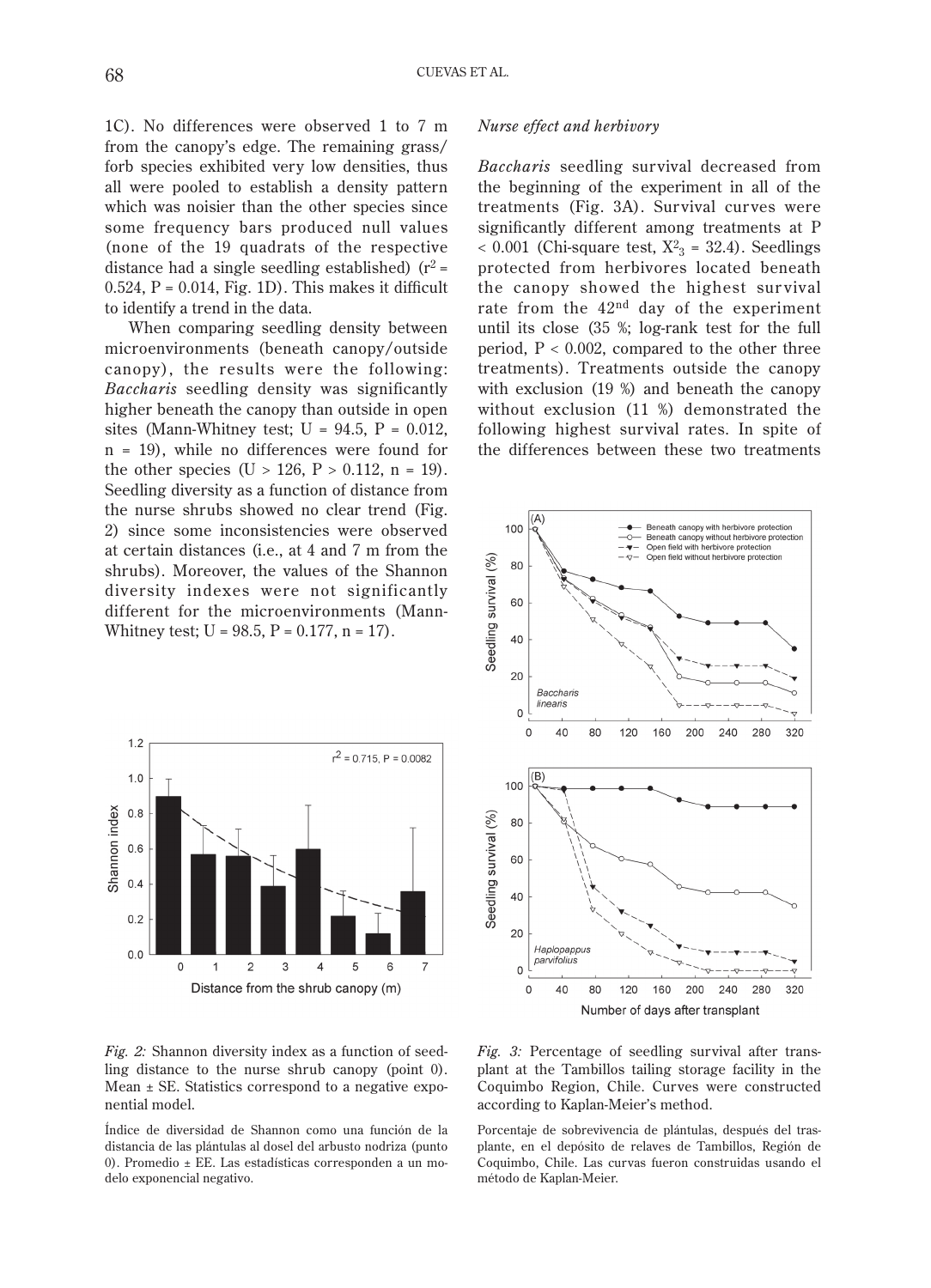after 146 days, they were no longer significant (log-rank test,  $P = 0.404$ ). However, these two treatments did significantly differ from the other two (log-rank test,  $P < 0.002$ ). Finally, seedlings located in open sites without exclusion showed the highest mortality rates and all died before the end of the experiment. Thus, the survival rates in this treatment were significantly different from the other three (logrank test,  $P < 0.001$ .

For *Haplopappus*, survival curves were significantly different among treatments at  $P \leq$ 0.001 (Chi-square test,  $X^2$ <sub>3</sub> = 155.6). All paired comparisons between sur vival cur ves were significantly different for the full monitoring period at  $P < 0.001$  (log-rank test). For the first 42 days of the experiment, treatments with herbivore exclusion showed higher survival rates than those that were unprotected (Fig. 3B). After the 42nd day, treatments in the open field (with or without exclusions) exhibited a strong decrease in survival, especially towards the end of the experiment (after 320 days of treatment). Individuals exposed to herbivores outside the canopy did not survive more than 180 days. The highest survival rate occurred beneath the canopy with protection against herbivores (90 %), followed by the treatment beneath the canopy without exclusion (35 %), then that in the open field with exclusion (5)

%), and finally that in the open field without exclusion (0 %).

The non-parametric three-way analysis applied to the final survival data confirmed that both the canopy's microenvironment along with herbivory significantly affected the seedlings' survival rates  $(H_1 = 35.24$  and  $H_1$  = 17.15, respectively; both  $P < 0.0001$ ). The species factor, as well as the remaining interactions, were not significant  $(H_1 < 1.22, P >$ 0.269). The only exception was the species x the environment interaction  $(H_1 = 6.20, P = 0.013)$ . This result was supported by the survival analysis, which showed that *Haplopappus* had a higher survival rate than *Baccharis* beneath the canopy (log-rank test,  $P < 0.001$ ), while the opposite occurred in open sites protected from herbivores (log-rank test,  $P = 0.027$ ). In the remaining treatment, no difference was detected between the species survival curves (log-rank test,  $P = 0.097$ ).

### *Substrate characterization*

The substrate's volumetric water content was very low on the first sampling date (September, 2006), both outside the canopy (mean 1 %) and beneath it  $(2 \%)$   $(n =10)$  (Fig. 4A). However, no statistical difference between the two microenvironments was detected (t-test;  $t_{18}$  = 1.51, P = 0.148, data transformed with



*Fig. 4:* Water volumetric content (mean  $\pm$  SE) in the Tambillos tailing storage facility for two sampling dates and two microenvironments. n = sample size.

Contenido volumétrico de agua (promedio ± EE) en el depósito de relaves de Tambillos para dos fechas de muestreo y dos condiciones microambientales. n = tamaño de muestra.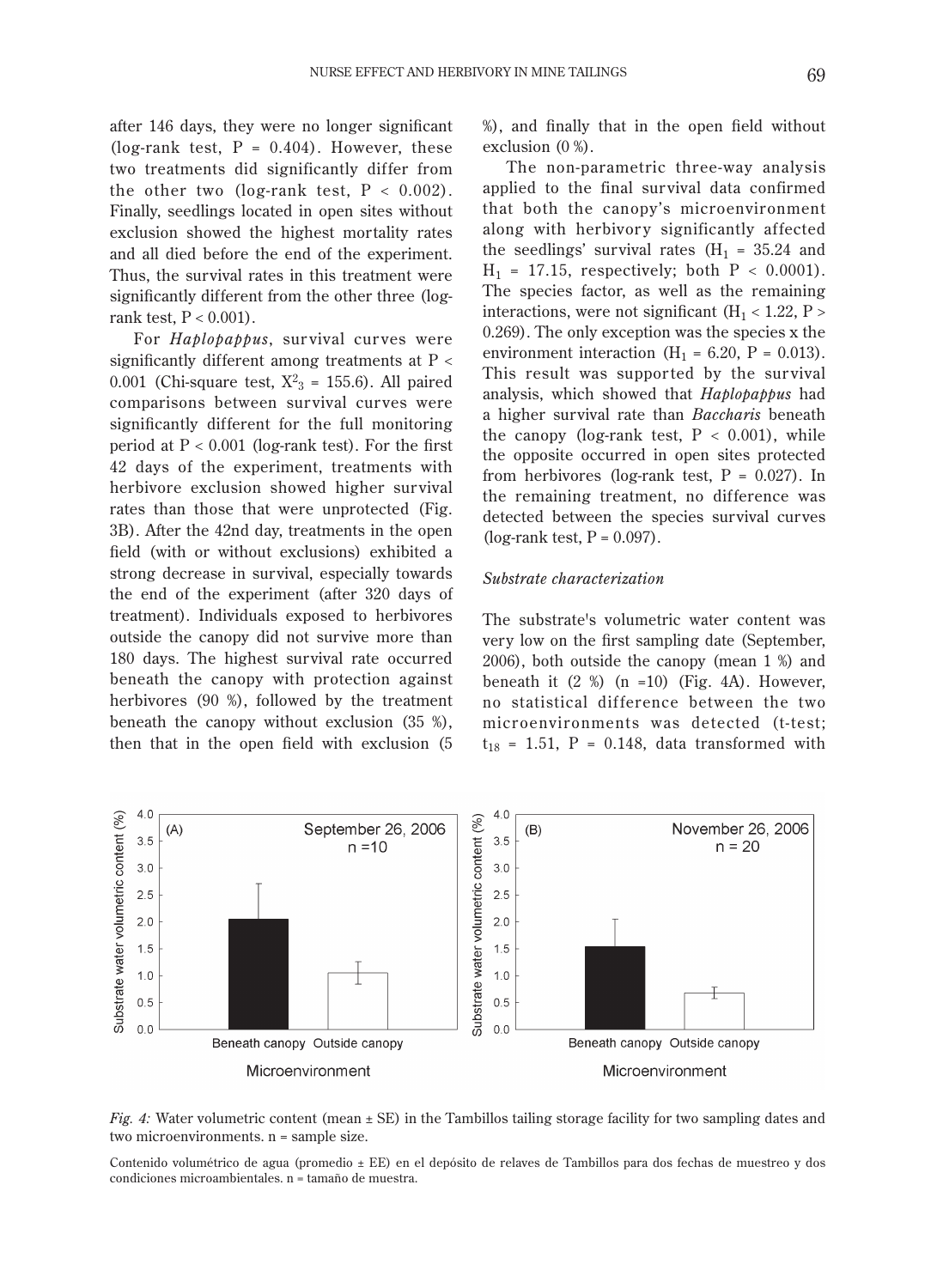the arcsine function). In order to avoid the restrictions of a low sample size, measurements were repeated two months later (November, 2006) with  $n = 20$  (Fig. 4B). As expected mean values were slightly lower than in September (0.7-1.5 %, outside/beneath canopy, respectively). Once again, no significant differences were detected (Mann-Whitney test;  $U = 165$ ,  $P = 0.343$ ,  $n = 20$ .

Regarding substrate compaction, mean values (± standard error) were very similar between microenvironments  $(0.77 \pm 0.15 \text{ vs.}$  $0.92 \pm 0.20$  kg cm<sup>-2</sup>; outside canopy/beneath canopy) and no difference was detected between them (t-test;  $t_{18} = 0.597$ ,  $P = 0.558$ ).

Available potassium (K) achieved a maximum concentration of 75 mg  $kg<sup>-1</sup>$  (Fig. 5A). Beneath the canopy, deeper layers of substrate showed a lower K content than upper layers. Available nitrogen (N) content reached a maximum of 9 mg  $kg<sup>-1</sup>$  at a depth of 15-20 cm. Phosphorus (Olsen P) reached a maximum of 5.3 mg  $kg<sup>-1</sup>$  in the open sites, and organic matter content was very low irrespective of the microenvironment  $(\leq 1 \%)$  (Fig. 5B). Only K showed greater values beneath the canopy than in open sites (Mann-Whitney test,  $U = 0.00$ ,  $P =$  $0.021$ ,  $n = 4$ ). However, by inspecting Fig. 5B, we found that P outside the canopy increased with depth, while no similar trend was detected beneath the canopy. These patterns mean there was a higher P concentration beneath the canopy than outside it for depths  $\leq 10$  cm. Below 10 cm, the trend is reversed, which explains the absence of statistical differences between microenvironments.

Litter was only found beneath *Baccharis* canopies (mean =  $162 \text{ g m}^2$ ). We obser ved that electrical conductivity and pH were not significantly different between microenvironments (beneath vs. outside the canopy), with a range from  $0.9$  to  $1.4 \text{ mS cm}^{-1}$ and from 7.6 to 7.9, respectively (t-test;  $t_6$  <  $0.254, P > 0.808$ .

### DISCUSSION

### *Natural recruitment*

Thirteen species were found to be naturally recruiting within the Tambillos TSF, only two of which were non-herbaceous (*B. linearis* and *H. parvifolius*). Both showed exponential



*Fig. 5:* Nutrient levels beneath *Baccharis linearis* shrubs (black symbols) and in open areas (white symbols) at the Tambillos tailing storage facility in the Coquimbo Region, Chile.

Niveles de nutrientes bajo arbustos de *Baccharis linearis* (símbolos negros) y en áreas abiertas (símbolos blancos) en el depósito de relaves de Tambillos, Región de Coquimbo, Chile.

trends of decreasing density at an increasing distance from the centre of the nurse shrub (*B. linearis*), but the pattern was strongest for *B. linearis*. The remaining taxa, mostly exotic and annual forb/grasses (Squeo et al. 2001), also demonstrated the same significant pattern, but the smaller explained variation and the frequency distribution shapes suggest that these herb species have a more generalist pattern of density. In fact, *B. linearis* was the only species that had a significantly higher density beneath the canopy than in open spaces. The other species probably behave as opportunistic invasive species (Noble 1989, Rejmánek & Richardson 1996), but they do also profit from the shading effect provided by the nurse shrubs. Gómez-Aparicio (2009), based on a meta-analysis of several hundreds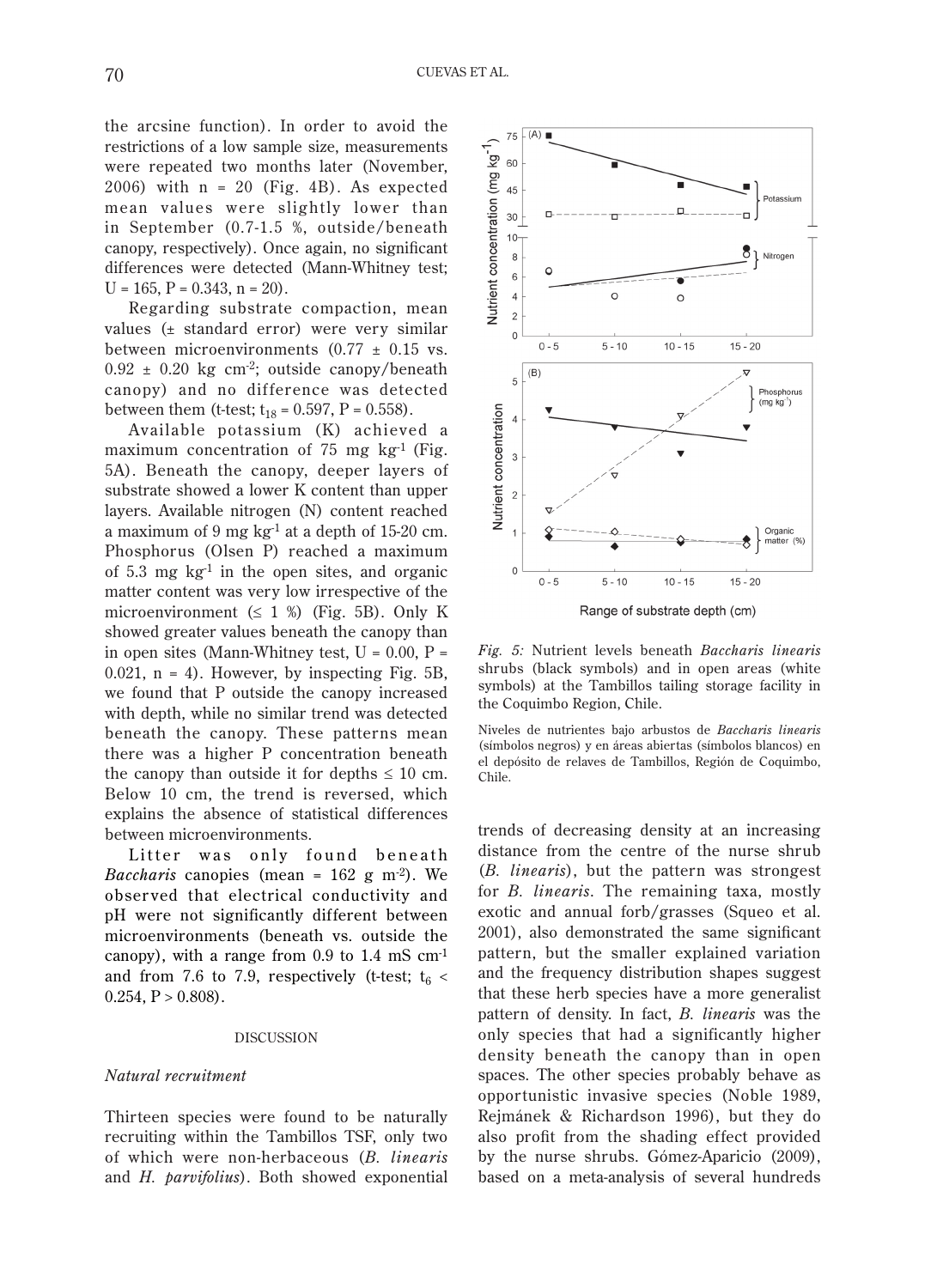of experimental cases, also concluded that the ecological interactions were neutral or even negative (competition) when herbs are the species which receive protection from nurse trees and shrubs.

The seedling diversity pattern, as a function of distance from the canopy, also suggests that shrubs provide the conditions necessary for the existence of a more diverse assemblage beneath the canopy than in the open sites. However, since the transects were not established in one consistent direction (i.e., northwards vs. southwards), seedlings may have received significantly different amounts of shade protection. This would imply an absence of statistical differences in diversity when comparing the two microenvironments studied.

The spatial pattern exhibited by the seedlings can be explained, at least in part, by differential seed rain and seedling survival patterns. In spite of the fact that we did not evaluate seed rain, floral and vegetative remnants were concentrated beneath the *Baccharis* canopy  $(162 \text{ g m}^2)$  versus 0 in open sites.

### *Seedling survival*

For *Haplopappus*, at the start of the study, the herbivory effect was more important than the microenvironment effect provided by the canopy. This suggests that the microclimatic conditions were similar in the two microenvironments (beneath and outside the canopy) before the end of September, and, therefore, did not cause differential seedling mortality. The pattern was reversed on the 42nd day of the experiment, until its end. In the case of *B. linearis*, the slight difference in this species' survival among treatments for the first 42 days of the experiment suggests that the initial mortality was a post-transplant effect rather than a treatment effect.

Higher seedling sur vival beneath the canopy may be partially due to more favourable nutritional conditions in this microhabitat than in open areas. Although nutrient levels in TSFs are low or very low compared to normal soils (Salisbury & Ross 1992), we found that K and P levels were higher beneath the canopy than in open areas at the upper substrate horizons. This difference may be due to a higher litter accumulation supplied by standing vegetation on soils. Moreover, the decreasing (or inexistent) trends in depth detected for K, organic matter and N were the same as those expected for normal soils (Havlin et al. 1999). For P, the increase in concentration in relation to depth is rather atypical, but we must keep in mind that mineral patterns may also depend on the temporal fluctuations in the quality of the material processed by the mining facilities.

The substrate's physical properties, such as water content and compaction, did not differ between microenvironments. It is likely that the great variance beneath the canopy, along the low absolute differences in mean values of both variables, made the detection of significant effects difficult. Continuous measurements of substrate variables with datalogger systems would be a good way to more precisely assess possible differences beneath/outside the canopy.

Sites that were fully exposed to environmental conditions were particularly prone to seedling death. For example, the movement of tailing particles by wind results in seedlings being buried under very hot particles, particularly in the spring and summer months (personal observations). During the experiment, this problem was especially relevant for *Haplopappus* seedlings since they were shorter (12.1 to 17.6 mm) than *Baccharis* seedlings (16.1 to 44.6 mm) (data not shown;  $P < 0.050$  for most of the study period, Mann-Whitney test). As previously stated, the herbal coverage both within and outside the experimental survival plots was very low, decreasing the possibility of competition with the planted seedlings as a causal factor for the patterns shown.

Our study also showed that herbivory by vertebrates negatively affects the seedling survival of both species. Animals responsible for killing seedlings were probably rabbits (which were sighted, as well as their feces and burrows), and horses (trampling). However, other herbivores may have also contributed to mortality, such as insects entering through the exclusions, thus causing partial or full defoliation (personal obser vations). A final observation supporting our findings was carried out in May, 2011, four years after the last evaluation of seedling sur vival: both *Baccharis* and *Haplopappus* seedlings had surpassed the wire protections in both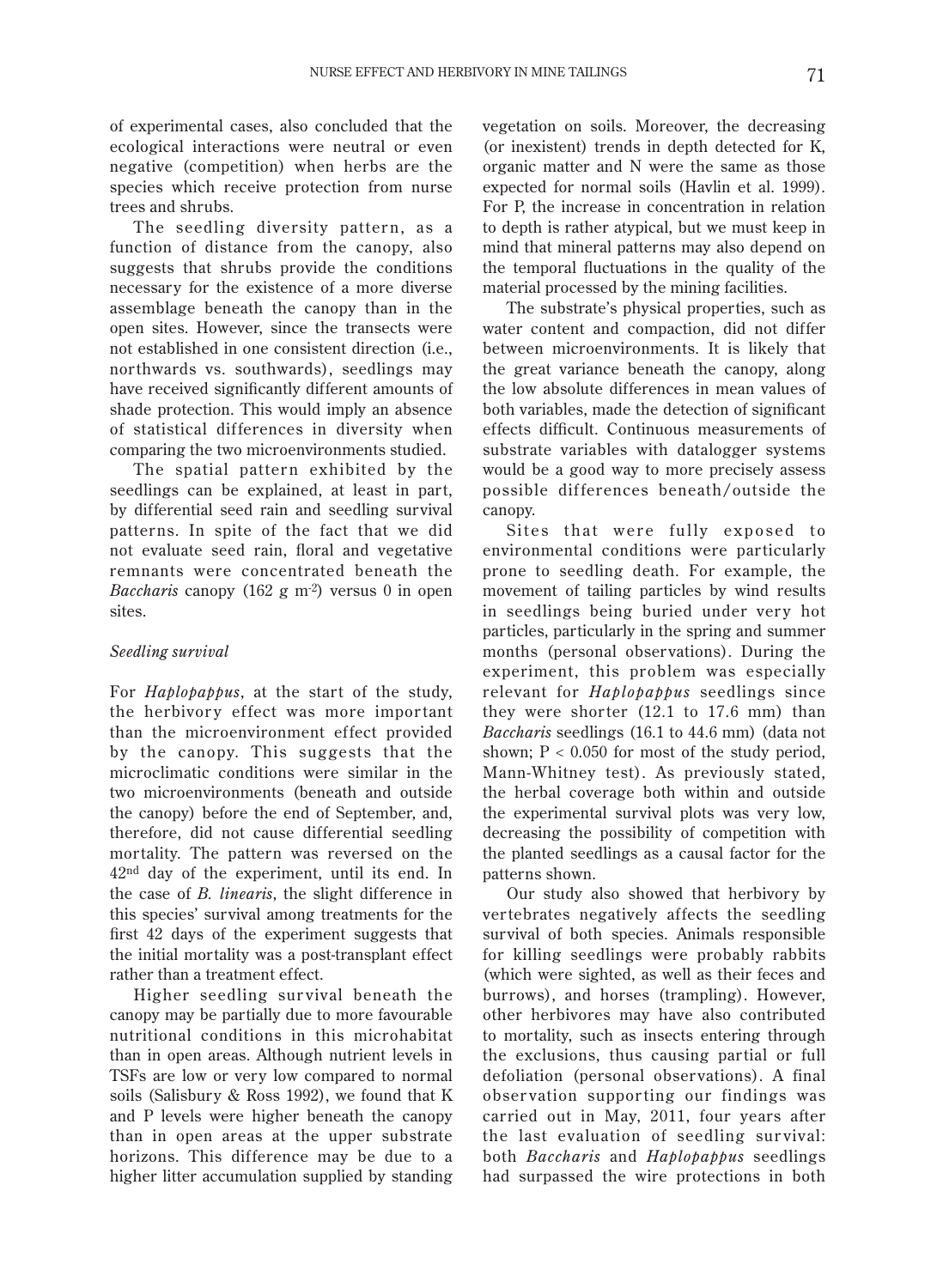microenvironments (> 60 cm high) and were absent in non-excluded sites found outside the canopy. We were unable to carry out a more detailed assessment because most of the protections were damaged since several years had passed since the start of the experiment.

### *Comparison with related studies*

The results for the spatial pattern of *Baccharis* are consistent with Ginocchio et al. (2004) and Larrea-Alcázar et al. (2005) who reported higher seedling densities beneath shrubs than in open spaces in other semi-arid regions. Regarding seed dispersal, the concentration of floral and vegetative remnants near a mother plant is a typical result for abiotically dispersed species (Willson 1993, Bustamante 1995, Cuevas 2000). Moreover, species which have plumose achenes, such as those belonging to the Asteraceae family, are easily dispersed by the wind towards vegetation patches (Flores & Jurado 2003) where wind speed is lower (Ginocchio et al. 2004). Choi & Wali (1995) have already suggested the role of nurse species as traps for seeds dispersed by the wind in iron-mine tailings in the United States. The interaction caused by insect herbivory in sclerophyllous shrublands in central Chile has also been previously described (Fuentes et al. 1981, Fuentes et al. 1987).

In summary, our results are consistent with Gómez-Aparicio et al. (2004) and Gómez-Aparicio (2009) who found that shrubs are promising candidates for restoration efforts, both as nurse and target plants.

### *Concluding remarks*

The greater seedling sur vival beneath the canopy was a likely determinant for the seedling spatial pattern of the two main species found in the tailing dump studied, along with seed rain, which is expected to be concentrated beneath the canopy. The nurse effect provided by *Baccharis* ensured the regeneration of its own seedlings as well as those of *Haplopappus*. Higher nutrient accumulation beneath the canopy was a probable mechanism of the nurse effect. A strong herbivory component was also present, which partially determined the decrease in plant survival. These findings support our hypothesis.

ACKNOWLEDGMENTS: We thank the Sociedad Contractual Minera Lolol for the facilities provided to develop this study. We also thank Ismael Jiménez and Marcos Acosta for their help in plant propagation, greenhouse maintenance, and for their valuable field assistance. We are grateful to Rodrigo Vargas for his help in the spatial pattern determination. Further thanks go to Marcelo Rosas, Ana Sandoval, Lohengrin Cavieres, and Leonardo Bacigalupe for their comments on earlier versions of this paper. Three anonymous reviewers made valuable suggestions to the original manuscript. This research was funded by CORFO's Innova Chile through the 04CR9IXD-01 grant.

# LITERATURE CITED

- AGUILERA LE, JR GUTIÉRREZ & PL MESERVE (1999) Variation in soil micro-organisms and nutrients underneath and outside the canopy of *Adesmia bedwellii* (Papilionaceae) shrubs in arid coastal Chile following drought and above average rainfall. Journal of Arid Environments 42: 61-70.
- ARMESTO JJ & STA PICKETT (1985) A mechanistic approach to the study of succession in the Chilean matorral. Revista Chilena de Historia Natural 58: 9-17.
- ASAMI T (1988) Soil pollution by metals from mining and smelting activities. In: Salomons W & U Forstner (eds) Chemistry and biology of solid waste: Dredged material and mine tailings: 144- 169. Springer-Verlag, Berlin, Germany.
- AUSTRHEIM G, EJ SOLBERG & A MYSTERUD (2011) Spatio-temporal variation in large herbivore pressure in Nor way during 1949-1999: has decreased grazing by livestock been countered by increased browsing by cervids? Wildlife Biology 17: 286-298.
- BADANO EI, D PÉREZ & CH VERGARA (2009) Love of nurse plants is not enough for restoring oak forests in a seasonally dry tropical environment. Restoration Ecology 17**:** 571-576.
- BADILLA-OHLBAUM R, R GINOCCHIO, PH RODRÍGUEZ, A CÉSPEDES, S GONZÁLEZ, HE ALLEN & GE LAGOS (2001) Effect of soil copper content on copper load of selected crop plants in central Chile. Environmental Toxicology and Chemistry 20: 2749–2757.
- BASU AP (1984) Censored data. In: Krishnaiah PR & PK Sen (eds) Handbook of Statistic 4. Nonparametric methods: 551-578. Elsevier Science Publishers, Amsterdam, The Netherlands.
- BRISKE DD (1996) Chapter 2: Strategies of plant sur vival in grazed systems: a functional interpretation. In: Hodgson J & AW Illius (eds) The ecology and management of grazing systems: 33-67. CAB International, Wallingford, UK.
- BRUNO JF, JJ STACHOWICZ & MD BERTNESS (2003) Inclusion of facilitation into ecological theory. Trends in Ecology & Evolution 18: 119–125.
- BUSTAMANTE RO (1991) Clonal reproduction and succession: the case of *Baccharis linearis* in the Chilean matorral. Medio Ambiente (Chile) 11: 43-47.
- BUSTAMANTE R (1995) Depredación de semillas en bosques templados de Chile. In: Armesto JJ, C Villagrán & M Kalin-Arroyo (eds) Ecología de los bosques nativos de Chile: 265-278. Editorial Universitaria, Santiago, Chile.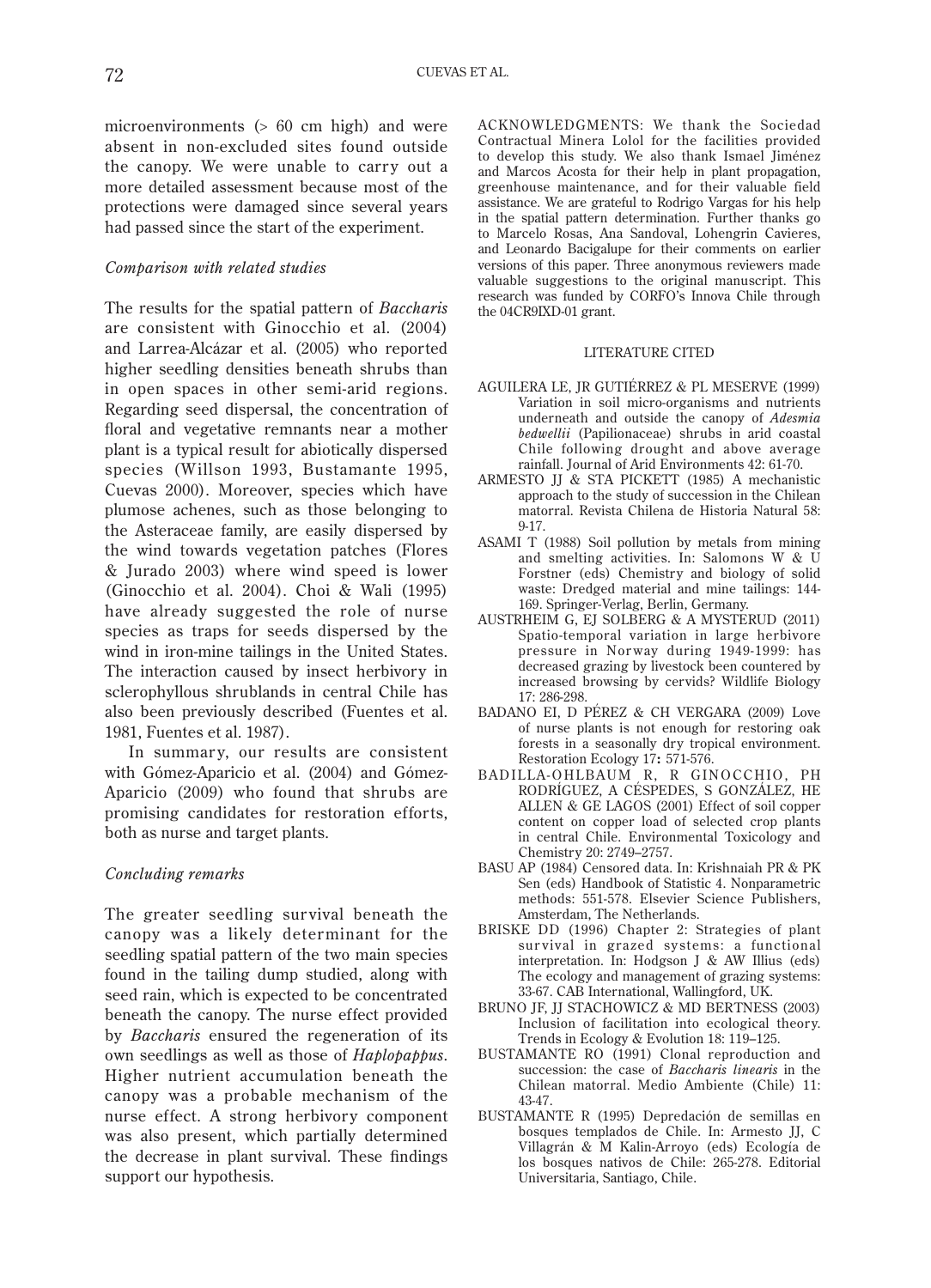CALLAWAY RM (1995) Positive interactions among plants. Botanical Review 61: 306–349.

- CASTRO J, R ZAMORA, JA HÓDAR & JM GÓMEZ (2002) Use of shrubs as nurse plants: a new technique for reforestation in Mediterranean mountains. Restoration Ecology 10**:** 297–305.
- CASTRO J, R ZAMORA, JA HÓDAR, JM GÓMEZ & L GÓMEZ-APARICIO (2004) Benefits of using shrubs as nurse plants for reforestation in Mediterranean mountains: a 4-year study. Restoration Ecology 12: 352–358.
- CHOI YD & MK WALI (1995) The role of *Pannicum virgatum* (switch grass) in the revegetation of iron-mine tailings in northern New York. Restoration Ecology 3: 123-132.
- CONOVER WJ (1980) Practical nonparametric statistics. John Wiley and Sons, New York, USA.
- COOKE A & MS JOHNSON (2002) Ecological restoration of land with particular reference to the mining of metals and industrial minerals: a review of theory and practice. Environmental Reviews 10: 41–71.
- CUEVAS JG (2000) Tree recruitment at the *Nothofagus pumilio* alpine timberline in Tierra del Fuego, Chile. Journal of Ecology 88: 840-855.
- CUEVAS JG & C LE QUESNE (2006) Low vegetation recovery after short-term cattle exclusion on Robinson Crusoe Island. Plant Ecology 183: 105- 124.
- DUDKA S & DC ADRIANO (1997) Environmental impacts of metal ore mining and processing: a review. Journal of Environmental Quality 26: 590–602.
- FLORES J & E JURADO (2003) Are nurse-protégé interactions more common among plants from arid environments? Journal of Vegetation Science 14: 911–916.
- FRÉROT H, C LEFÉBVRE, W GRUBER, C COLLIN, A DOS SANTOS & J ESCARRÉ (2006) Specific interactions between local metallicolous plants improve the phytostabilization of mine soil. Plant and Soil 282: 53–65.
- FUENTES ER, A POAINI & JD MOLINA (1987) Shrub defoliation in the Chilean matorral: what is its significance? Revista Chilena de Historia Natural 60: 276–283.
- FUENTES ER, J ETCHEGARAY, ME ALJARO & G MONTENEGRO (1981) Shrub defoliation by matorral insects. In: Di Castri F, DW Goodall & RL Specht (eds) Mediterranean-type shrublands: 345–359. Elsevier Scientific Publishing Co., Amsterdam, The Netherlands.
- FUENTES ER, AJ HOFFMANN, A POIANI & MC ALLIENDE (1986) Vegetation change in large clearings: patterns in the Chilean matorral. Oecologia 68: 358-366.
- GINOCCHIO R, G CARVALLO, I TORO, E BUSTAMANTE, Y SILVA & N SEPÚLVEDA (2004) Micro-spatial variation of soil metal pollution and plant recruitment near a copper smelter in Central Chile. Environmental Pollution 127**:** 343–352.
- GINOCCHIO R, P SÁNCHEZ, LM DE LA FUENTE, I CAMUS, E BUSTAMANTE, Y SILVA, P URRESTARAZU, JC TORRES & P RODRÍGUEZ (2006) Agricultural soils spiked with copper mine wastes and copper concentrate: implications for copper bioavailability and bioaccumulation. Environmental Toxicology and Chemistry 25: 712–718.
- GÓMEZ-APARICIO L (2009) The role of plant interactions in the restoration of degraded ecosystems: a meta-analysis across life forms and ecosystems. Journal of Ecology 97: 1202-1214.
- GÓMEZ-APARICIO L, R ZAMORA, JM GÓMEZ, JA HÓDAR, J CASTRO & E BARAZA (2004) Applying plant facilitation to forest restoration: a meta-analysis of the use of shrubs as nurse plants. Ecological Applications 14: 1128–1138.
- GUTIÉRREZ JR & FA SQUEO (2004) Importancia de los arbustos leñosos en los ecosistemas semiáridos de Chile. Ecosistemas (España) 13: 36-45.
- GUTIÉRREZ JR, PL MESERVE, LC CONTRERAS, H VÁSQUEZ & FM JAKSIC (1993) Spatial distribution of soil nutrients and ephemeral plants underneath and outside the canopy of *Porlieria chilensis* shrubs (Zygophyllaceae) in arid coastal Chile. Oecologia 95**:** 347–352.
- GUTIÉRREZ JR, PL MESERVE, S HERRERA, LC CONTRERAS & FM JAKSIC (1997) Effects of small mammals and ver tebrate predators on vegetation in the Chilean semiarid zone. Oecologia 109**:** 398–406.
- HAVLIN JL, JD BEATON, SL TISDALE & WL NELSON (1999) Soil fertility and fertilizers. Prentice Hall, Upper Saddle River, New Jersey, USA.
- HODGSON J (1990) Grazing management. Science into Practice. Longman Handbooks in agriculture, Harlow, Essex, UK.
- JENKINS H (2004) Corporate social responsibility and the mining industry: conflicts and constructs. Corporate Social Responsibility and Environmental Management 11**:** 23–34.
- LARREA-ALCÁZAR DM, RP LÓPEZ & D BARRIENTOS (2005) The nurse-plant effect of *Prosopis flexuosa* D.C. (Leg-Mim) in a dry valley Bolivian Andes. Ecotropicos (Venezuela) 18: 89–95.
- LUEBERT F & P PLISCOFF (2006) Sinopsis bioclimática y vegetacional de Chile. Editorial Universitaria, Santiago, Chile.
- MENDEZ MO & RM MAIER (2008) Phytostabilization of mine tailings in arid and semiarid environments. An emerging remediation technology. Environmental Health Perspectives 116: 278–283.
- NOBLE I (1989) Attributes of invaders and the invading process: terrestrial and vascular plants. In: Drake JA, HA Mooney, F di Castri, RH Grove, KJ Kruger, M Rejmánek & M Williamson (eds) Biological invasions, a global perspective: 301–313. Scope 37, Wiley, Chichester, United Kingdom.
- PADILLA FM & FI PUGNAIRE (2006) The role of nurse plants in the restoration of degraded environments. Frontiers in Ecology and the Environment 4: 196–202.
- PETRISOR IG, D DOBROTA, K KOMNITSAS, I LAZAR, JM KUPERBERG & M SERBAN (2004) Ar tificial inoculation-perspectives in tailings phytostabilization. Inter national Jour nal of Phytoremediation 1: 1–15.
- REJMANEK M & DM RICHARDSON (1996) What attributes make some plant species more invasive? Ecology 77: 1655-1661.
- SADZAWKA A, M CARRASCO, R GREZ, M MORA, H FLORES & A NEAMAN (2006) Métodos de análisis recomendados para los suelos de Chile. Serie Actas INIA No. 34. Instituto de Investigaciones Agropecuarias, Santiago, Chile.
- SALISBURY FB & CW ROSS (1992) Plant Physiology. Wadswor th Publishing Company, Belmont, California, USA.